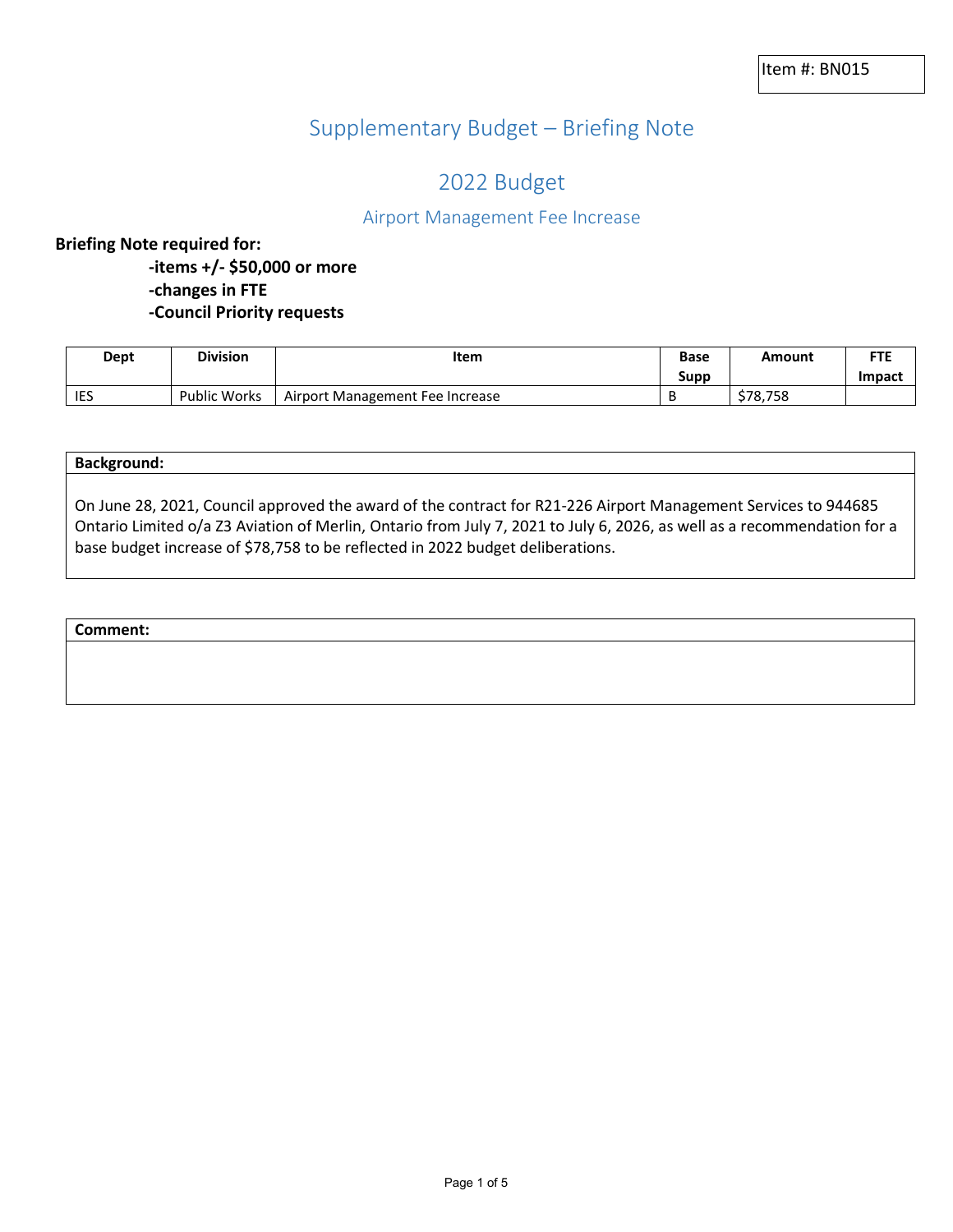## **Municipality Of Chatham-Kent**

## **Infrastructure and Engineering Services**

## **Public Works**

**To:** Mayor and Members of Council

**From:** Ryan Brown Director, Public Works

**Date:** June 21, 2021

**Subject:** Contract Award R21-226 Airport Management Services

## **Recommendations**

It is recommended that:

- 1. The contract for the work associated with R21-226 Airport Management Services be awarded to 944685 Ontario Limited o/a Z3 Aviation of Merlin, Ontario from July 7, 2021 to July 6, 2026 for the amount of \$1,336,421.53 (including HST), subject to the terms of the agreement being satisfactory to the General Manager, IES and Director, Legal Services.
- 2. The base budget for Airport Management Services be increased by \$78,758 to be reflected in 2022 budget deliberations.
- 3. The General Manager, IES be authorized to approve an extension of the Agreement with Z3 Aviation, of up to 5 years, subject to satisfactory performance as determined by the General Manager, IES.
- 4. The Mayor and Clerk be authorized to enter into the necessary agreement.

## **Background**

The Chatham-Kent Municipal Airport (YCK) is a regional airport on approximately 422 acres in Merlin, ON with one (1) paved runway sufficient to accommodate medium-sized business jets and commercial turbo prop operations. The airport is operational nine (9) hours per day, seven (7) days per week and management is currently contracted out to 944685 Ontario Limited (Z3 Aviation).

The service agreement with Z3 Aviation expires on July 6, 2021.

## **Comments**

In accordance with the [Purchasing By-law,](https://www.chatham-kent.ca/businessArea/Documents/By-law%20166-2020%20%20Procurement%20of%20Goods%20and%20Services.pdf) a request for proposal was advertised on the Municipal website on June 2, 2021 requesting a qualified contractor in the aviation or airport management field to provide services for the Chatham-Kent Municipal Airport.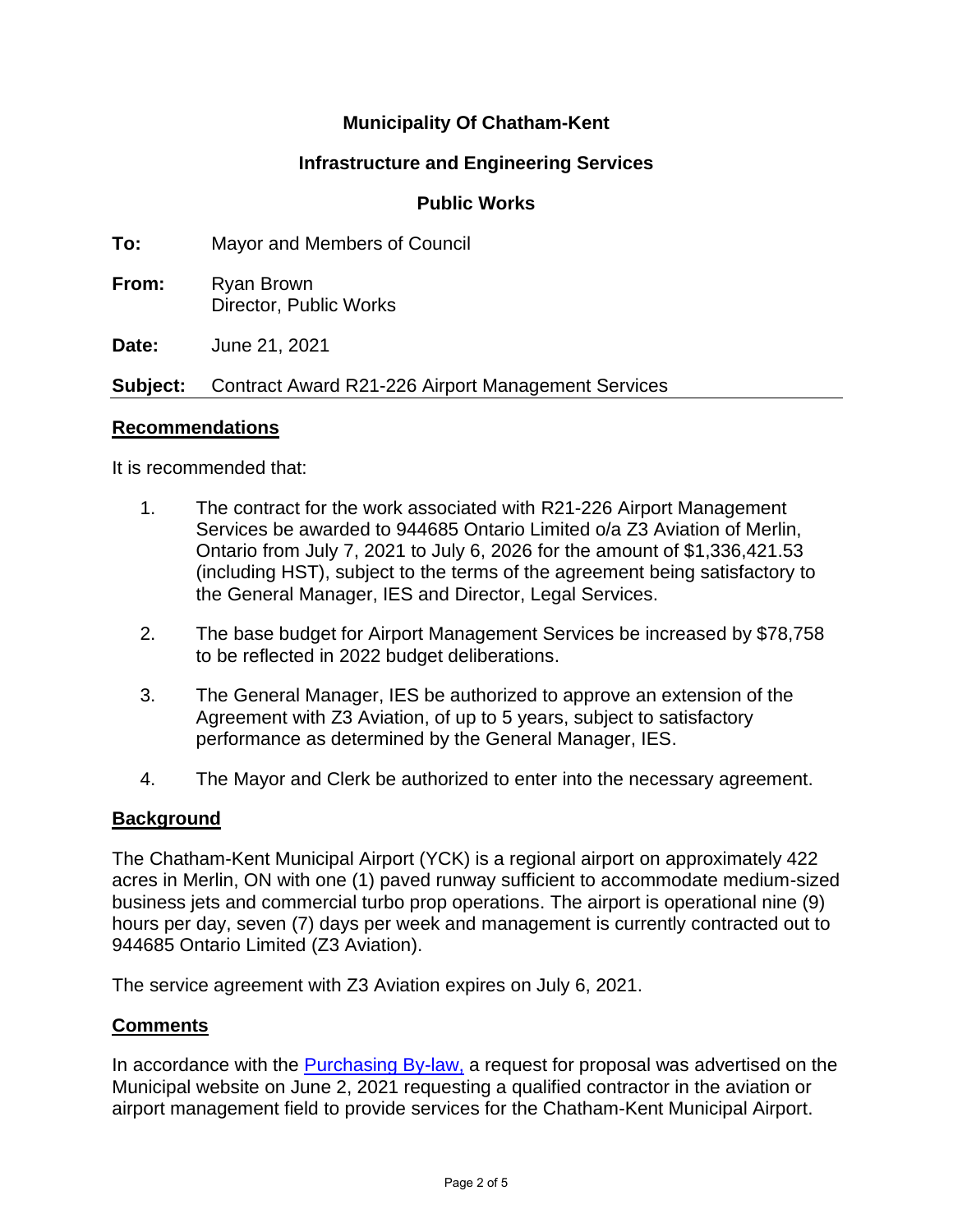The contract will be for 5 years with the option of an extension for another five year term to expire July, 2031. The Municipality is under no obligation to extend the contract beyond its initial term. However, if the Contractor fails to fulfil their obligations under this proposal, or in any way does not abide by the terms and conditions of the proposal, the Municipality may terminate the contract with a 120 day written notice to the Contractor.

A sole submission from 944685 Ontario Limited o/a Z3 Aviation was received by the Purchasing Officer on June 16, 2021 and forwarded to the Director of Public Works for review. The submission was evaluated by the Director of Public Works, the Manager of Public Works South, and the Senior Project Manager and Principal of Avia NG Airport Consultants based on the following criteria:

| <b>Evaluation Criteria</b>                                               | Ranking    |
|--------------------------------------------------------------------------|------------|
| Expertise and experience in the aviation field and/or Airport Management | <b>20%</b> |
| <b>Management Qualifications</b>                                         | 15%        |
| <b>Project Implementation</b>                                            | 35%        |
| Price                                                                    | 30%        |

A "two envelope" system was used, leaving the fees for services unknown by the evaluation team until the submission was evaluated.

The final results were as follows:

| Rank | Company                                | <b>Final Score</b><br>(out of $100$ ) |
|------|----------------------------------------|---------------------------------------|
|      | 944685 Ontario Limited o/a Z3 Aviation | 89                                    |

Based on the panel review process, the proposal submitted by 944685 Ontario Limited o/a Z3 Aviation met the criteria and is therefore being recommended for award.

## **Areas of Strategic Focus and Critical Success Factors**

The recommendations in this report support the following areas of strategic focus:

 $\boxtimes$ Economic Prosperity:

Chatham-Kent is an innovative and thriving community with a diversified economy



A Healthy and Safe Community:

Chatham-Kent is a healthy and safe community with sustainable population growth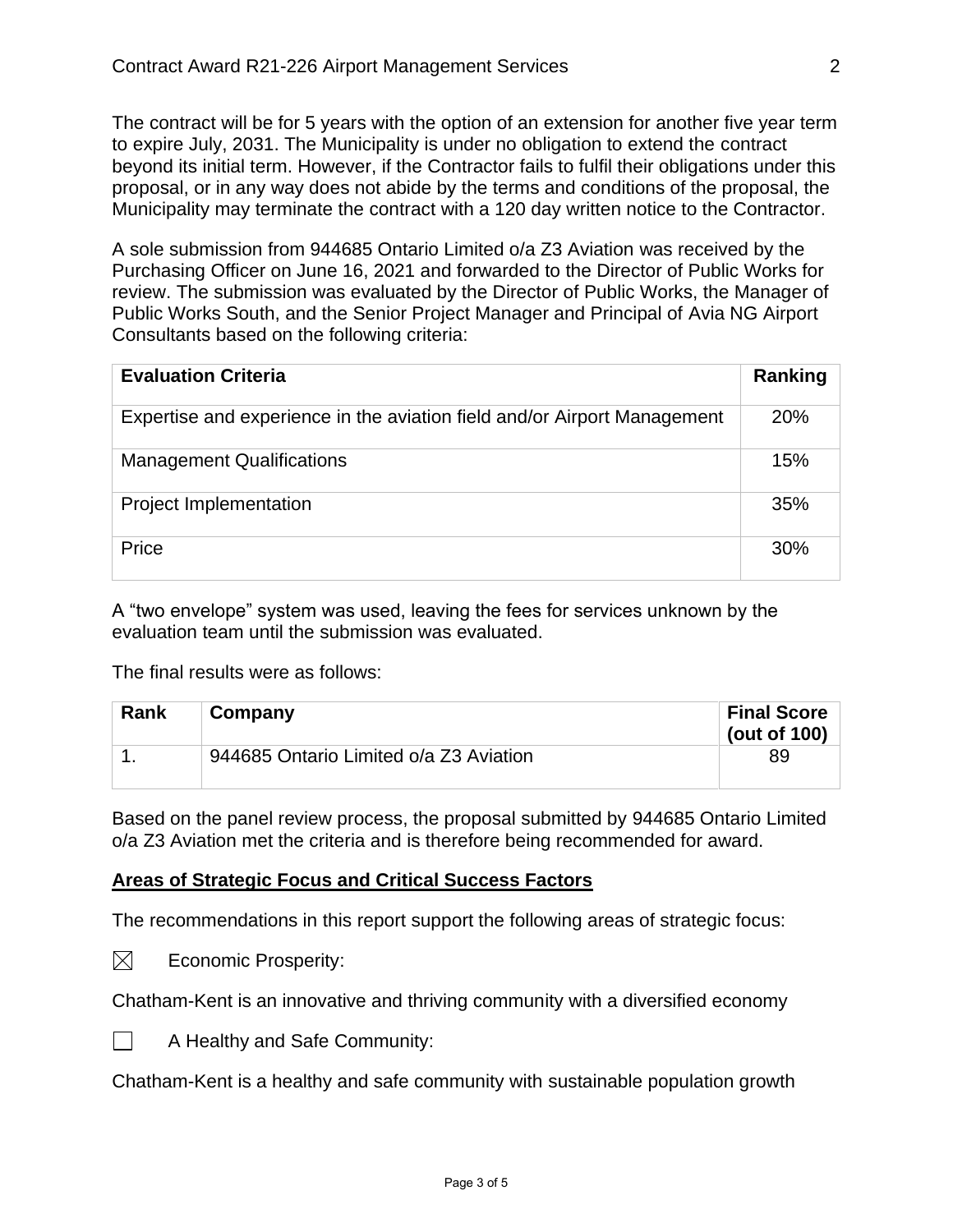

People and Culture:

Chatham-Kent is recognized as a culturally vibrant, dynamic, and creative community

 $\Box$ 

Environmental Sustainability:

Chatham-Kent is a community that is environmentally sustainable and promotes stewardship of our natural resources

The recommendations in this report support the following critical success factors:



Financial Sustainability:

The Corporation of the Municipality of Chatham-Kent is financially sustainable



Open, Transparent and Effective Governance:

The Corporation of the Municipality of Chatham-Kent is open, transparent and effectively governed with efficient and bold, visionary leadership

 $\Box$ Has the potential to support all areas of strategic focus & critical success factors

 $\Box$ Neutral issues (does not support negatively or positively)

## **Consultation**

The proposal was received and distributed to the Public Works Division by the Purchasing Officer. It was reviewed, evaluated and ranked by a panel consisting of:

- Director of Public Works (IES)
- Manager of Public Works South (IES)
- Ian Rowbotham, Senior Project Manager and Principal (Avia NG Airport Consultants)

## **Financial Implications**

Project financials are summarized as follows:

| <b>Description</b>              | <b>Total</b>   |
|---------------------------------|----------------|
| A) Project Costs (over 5 years) |                |
| <b>Project Total</b>            | \$1,182,673.92 |
| Plus: HST                       | 153,747.61     |
| <b>Total Project Bid</b>        | \$1,336,421.53 |
| Less: HST Rebate (11.24%)       | 132,932.55     |
| <b>Total Project Costs</b>      | \$1,203,488.98 |